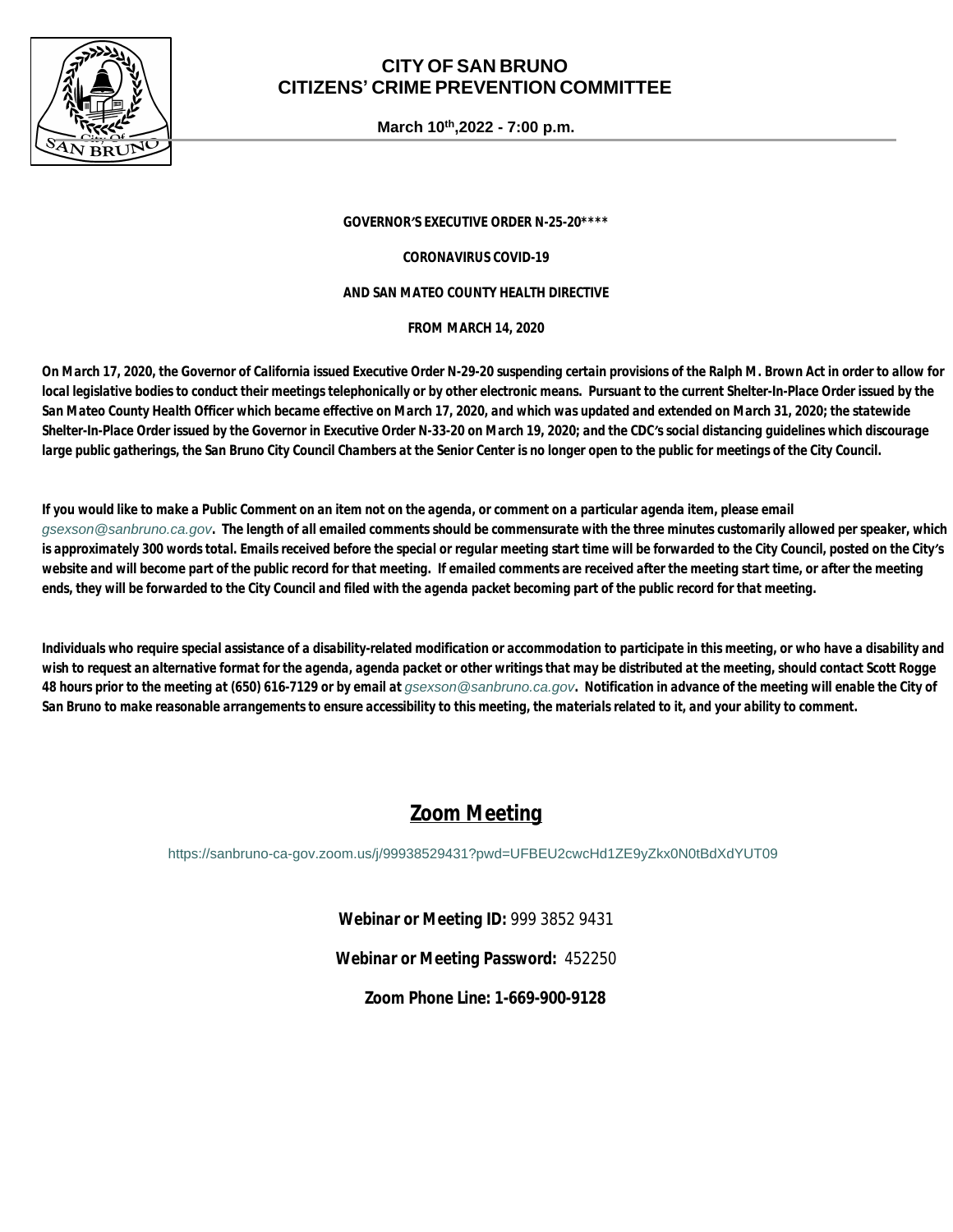

## **CITY OF SAN BRUNO CITIZENS CRIME PREVENTION COMMITTEE**

# **Minutes**

## **Citizen Crime Prevention Meeting**

## **March 10th, 2022 - 7:00 p.m.**

## **1. Call to Order**:

**NOTE:** This meeting will be taped, which will be kept at least 30 days after the minutes for this meeting have been approved.

**NOTE:** Due to Covid-19 this meeting will be conducted using ZOOM. Info on how the public can participate is listed above.

The meeting was called to order at 7:05 pm

## **2. Attendance:** (quorum = 4)

● **ROLL CALL:** Robert Riechel, Deanna Robinson, Peter Carey, Linda Boscono, Rhonda Boone, Rich Wong, Chad Keele Guest: Officer Garrison Sexson

## **3. Approval of Minutes:**

● **Action:** Vote on approving February meeting minutes.

The February minutes were approved. Rich Wong made a motion to accept with a second from Peter Carey

#### **4. Public Comment on items not on the agenda**

**Note:** The State's Brown Act prohibits discussing or acting upon any matter not on the agenda pursuant to State Law. It is the Committee's policy to refer matters raised in this forum to committee member(s) or the SBPD for review and/or action where appropriate or to place the item on an agenda for a future meeting.

Deanna Robinson is working on a powerpoint presentation to highlight the benefits of being a Neighborhood Watch Captain

## **5. Presentations:**

• CAPC to present in April

## **6. Communications & Announcements**:

None

## **7. Staff Reports (SBPD Officer Sexson)**:

Officer Sexson reported that the SBPD will participate in the Torch Run to benefit the Special Olympics. Some officers will be doing a portion of the run while others will do the entire distance from Daly City to Menlo Park. Officer Sexson is in charge of the relay which is set for June 24. A flyer outlining the details will be sent to the committee .Officer Sexson also reported on a drone program which is in the beginning stages that San Bruno will be using. The main use will be to apprehend suspects such as the drone that assisted Pacifica PD apprehend a burglary suspect who was running away and jumping fences.

#### **8. Committee Business:**

## 8.1. **Follow-up on open items from last meeting**

- **●** Pickup of hardcopy materials from Deanna
- Deanna will coordinate with Officer Sexson to pick up the CCPC boxes she has
- **●** NHW in City Manager's Newsletter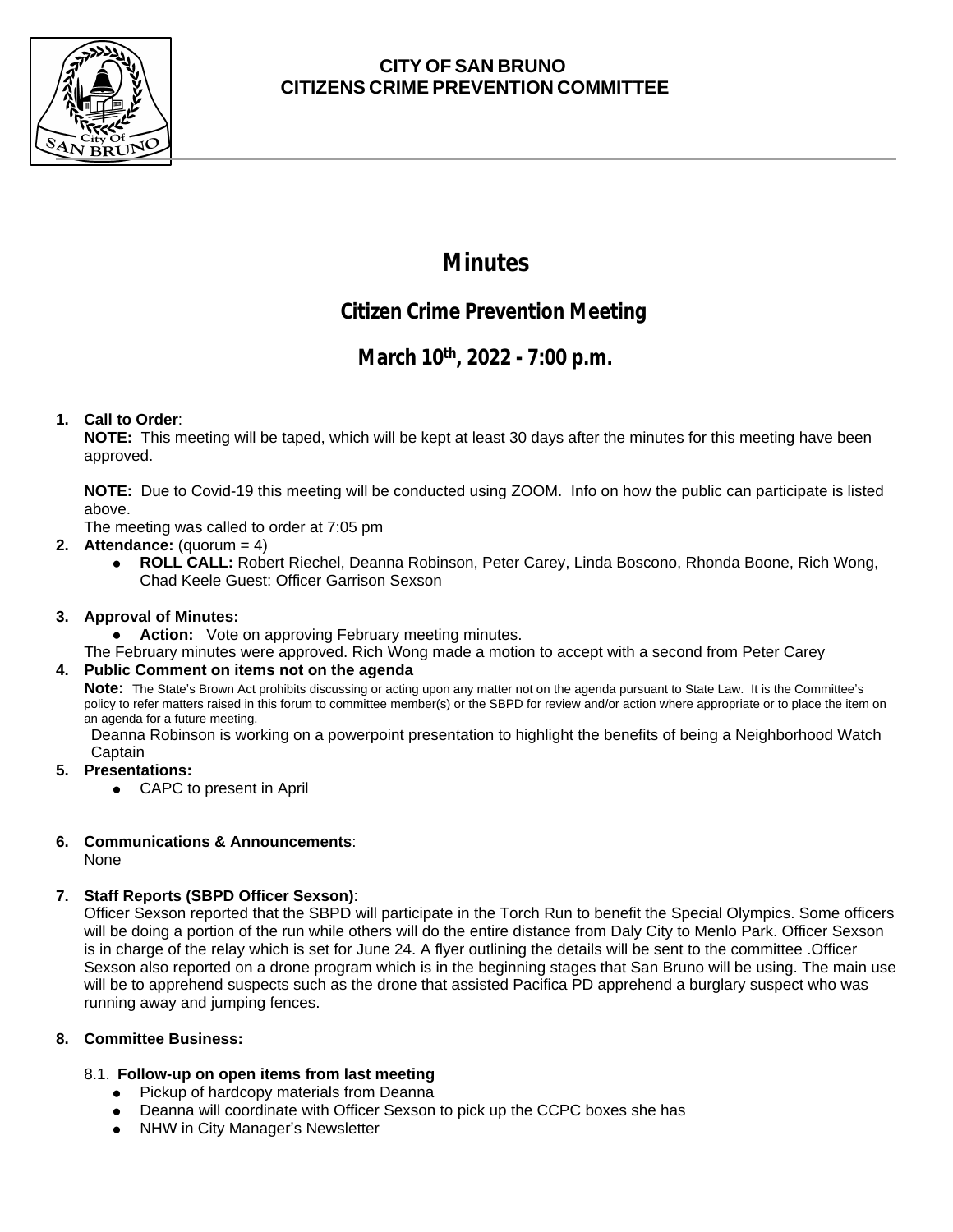

## **CITY OF SAN BRUNO CITIZENS CRIME PREVENTION COMMITTEE**

- **●** The March city newsletter will have information on how to become a Neighborhood Watch Captain
- **●**

### 8.2. **Neighborhood Watch Communities**

- Public Comments:
	- **o** Neighborhood Watch Block Captain updates
	- **o** Tom Klick is continuing to coordinate a NW group in the Fairmont Dr. area. He has sent updates to Officer Sexson. One pending issue is possible utilization of Next Door Urgent app. This could include asking for vacation notification and drive bys. Another aspect Tom is working on is cell phone alerts to NW members He has created a spread sheet with homeowners contact information
- **Current NHW Groups** 
	- **o** 11 groups active
		- **o** There are currently 12 active NW groups
		- **o** Shelter Creek update
		- **o** Chad is working with the Shelter Creek property manager to re-launch the NW group there.
		- **o** Map
		- **o** The map is updated based on new NW groups and inactive groups. Deanna is working with a group of interested resident on Claremont Dr. that would like to form NW in their area. She will keep Officer Sexson up to date on the progress made
- **NHW Engagement** 
	- **o** How to keep current groups engaged/connected
	- **o** Rich Wong suggested having periodic community events, keeping open lines of communication, having regular meetings, obtaining reports from the SBPD and having neighborhood BBQ's to make it for fun.
	- **o** Removing signs from neighborhoods with no active group
	- **o** After discussing the benefits or negatives on keeping NW signs in inactive areas, it was decided that there is no harm in leaving them up. Robert Riechel made a motion to approve with a second from Rich Wong.
- New NHW requests or members
	- **o** New Crestmoor groups update
	- **o** Deanna previously gave her report on possibly forming a new group on Claremont Drive.

#### 8.3. **Committee Outreach**

#### **● Public comments None**

- **Crime Tips** 
	- o 2 topics for next month crime tips for CityNet and Social Media
	- o Peter Carey proposed a tip encouraging homeowners with security cameras to register them with the SBPD and insurance company. The crime tip was approved with a motion by Robert Riechel and a from Rhonda Boone. The second crime tip approved was encouraging bikers riding in the early morning darkness to wear reflective tape. Robert made a motion to accept with a second from Rhonda.
- **● City Website**
	- o Posting NHW link on Crime Prevention Committee website
	- o A line on the CCPC website will continue to reflect update information pertaining to the NW program
	- o What updates/additions are beneficial
	- o A CCPC link will be added to update the page. Officer Sexson will contact SBPD IT department to get this done

#### 8.4 **City Council Support**

- o Discussion on the benefits to having a Liaison present or at all for committees
	- **–** Update from City Council on the need for Committee liaison